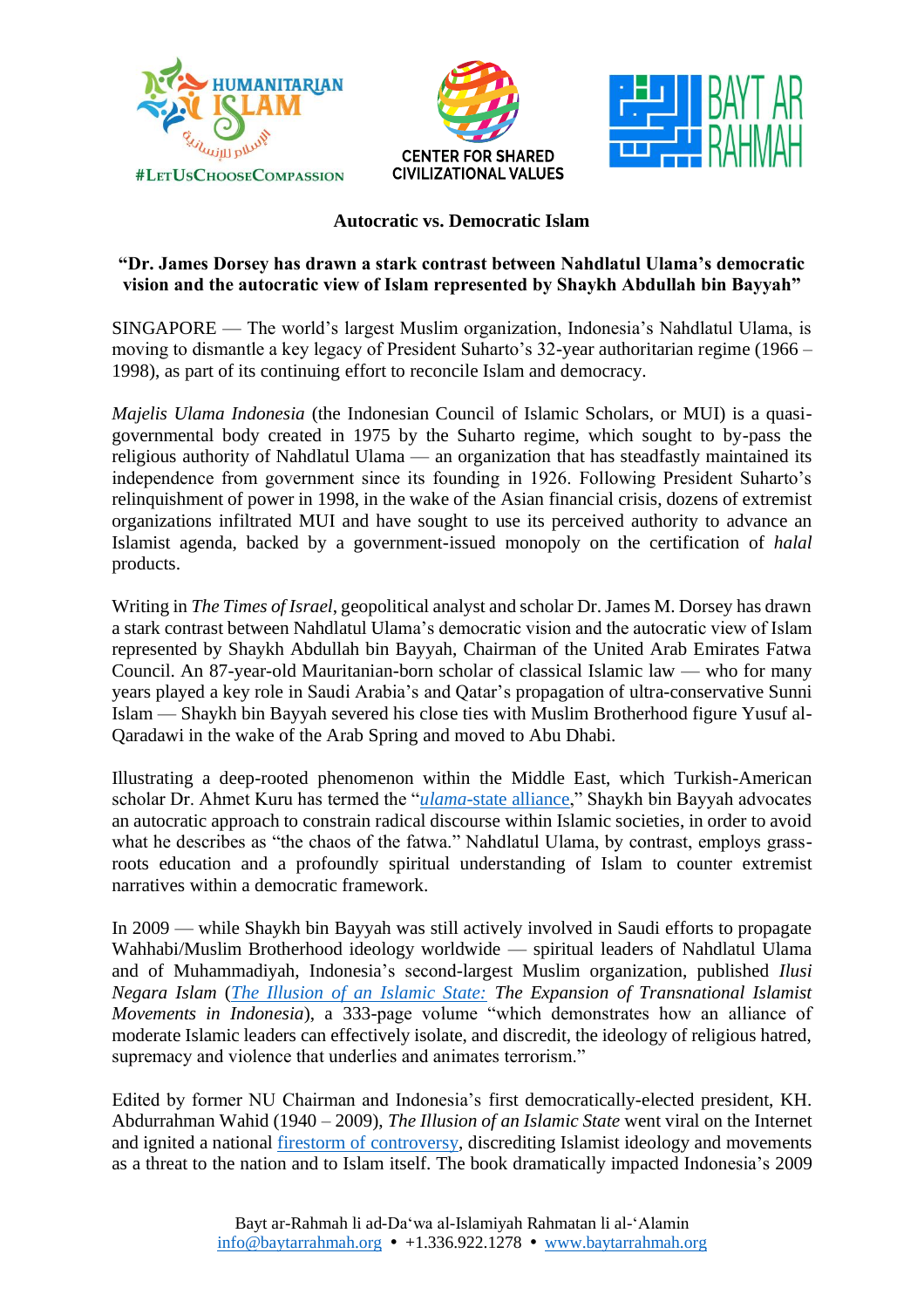elections, derailing the ambitions of Muslim Brotherhood-affiliated political party PKS and other Islamist groups, which sought to undermine Indonesia's multi-religious and pluralistic state philosophy of *Pancasila* and transform the world's largest Muslim-majority nation into an Islamic state.

Today, Shaykh bin Bayyah serves as the public face of the UAE's effort to project religious soft power within the Islamic world and the West.

Meanwhile, Kyai Haji Yahya Cholil Staquf, a disciple of President Wahid, was recently [elected](https://baytarrahmah.org/2021_12_24_humanitarian-islam-co-founder-elected-general-chairman-of-nahdlatul-ulama/) General Chairman of Nahdlatul Ulama, with a mandate to "foster the emergence of a truly just and harmonious world order, founded upon respect for the equal rights and dignity of every human being."

In a recent interview, Dr. David H. Warren — author of *Rivals in the Gulf: Yusuf al-Qaradawi, Abdullah Bin Bayyah, and the Qatar-UAE Contest Over the Arab Spring and the Gulf Crisis* — said:

*"In terms of the impact of fiqh al-silm, this jurisprudence of peace, the project that Abdullah bin Bayyah is theorizing and promulgating… I see it as something that is first and foremost being produced as part of the state-branding project of the UAE. The Forum for Promoting Peace in Muslim Societies was created in 2014 as a marquee project. It has every December an enormous interfaith gathering, as the marquee event in the interfaith calendar, where you have Americans and Europeans, Jewish and Christian religious leaders, diplomats, those invested in international religious freedom [gather in Abu Dhabi]…*

*"I think a big part of those kinds of projects are for showing foreign powers the importance of the UAE as a partner in reforming Islam from within, as the saying would go, or promoting moderate Islam, but I don't think there is actually anything real, or necessarily any effort to implement or promulgate or disseminate whatever the UAE is attempting to theorize, in a meaningful or sincere way."*

\_\_\_\_\_\_\_\_\_\_\_\_\_\_\_\_\_\_\_\_\_\_\_\_\_\_\_\_\_\_\_\_\_\_\_\_\_\_\_\_\_\_\_\_\_\_\_\_\_\_\_\_\_\_\_\_\_\_

"Nahdlatul Ulama's critical mass of Islamic scholars… offer a bottom-up alternative to statecontrolled religion that seeks to ensure the survival of autocratic regimes and the protection of vested interests."

~ *[Horizons](https://baytarrahmah.org/2021_04_14_shifting-youth-attitudes-threaten-state-controlled-interpretations-of-islam/)*

"Indonesians Seek to Export a Modernized Vision of Islam: The youth wing of Nahdlatul Ulama, an Indonesian Islamic group, is pressing governments around the world to bring Islamic law into line with 21st-century norms." ~ *The New York [Times](https://www.baytarrahmah.org/media/2017/nyt_Indonesians-Seek-to-Export-a-Modernized-Vision-of-Islam_05-01-17.pdf)*

"'I don't see any other Muslim leaders coming to Europe, standing up like a tower and saying, 'Look, we are prepared to take this on.' Terrorism expert Magnus Ranstorp says these Indonesian Muslim leaders are breaking new ground by proposing to make changes to Islamic law to better fit the modern era."

> $\sim$  [CNN](https://www.youtube.com/watch?v=iHqXJEHlzRg&feature=emb_title&ab_channel=LibForAllFoundation) \_\_\_\_\_\_\_\_\_\_\_\_\_\_\_\_\_\_\_\_\_\_\_\_\_\_\_\_\_\_\_\_\_\_\_\_\_\_\_\_\_\_\_\_\_\_\_\_\_\_\_\_\_\_\_\_\_\_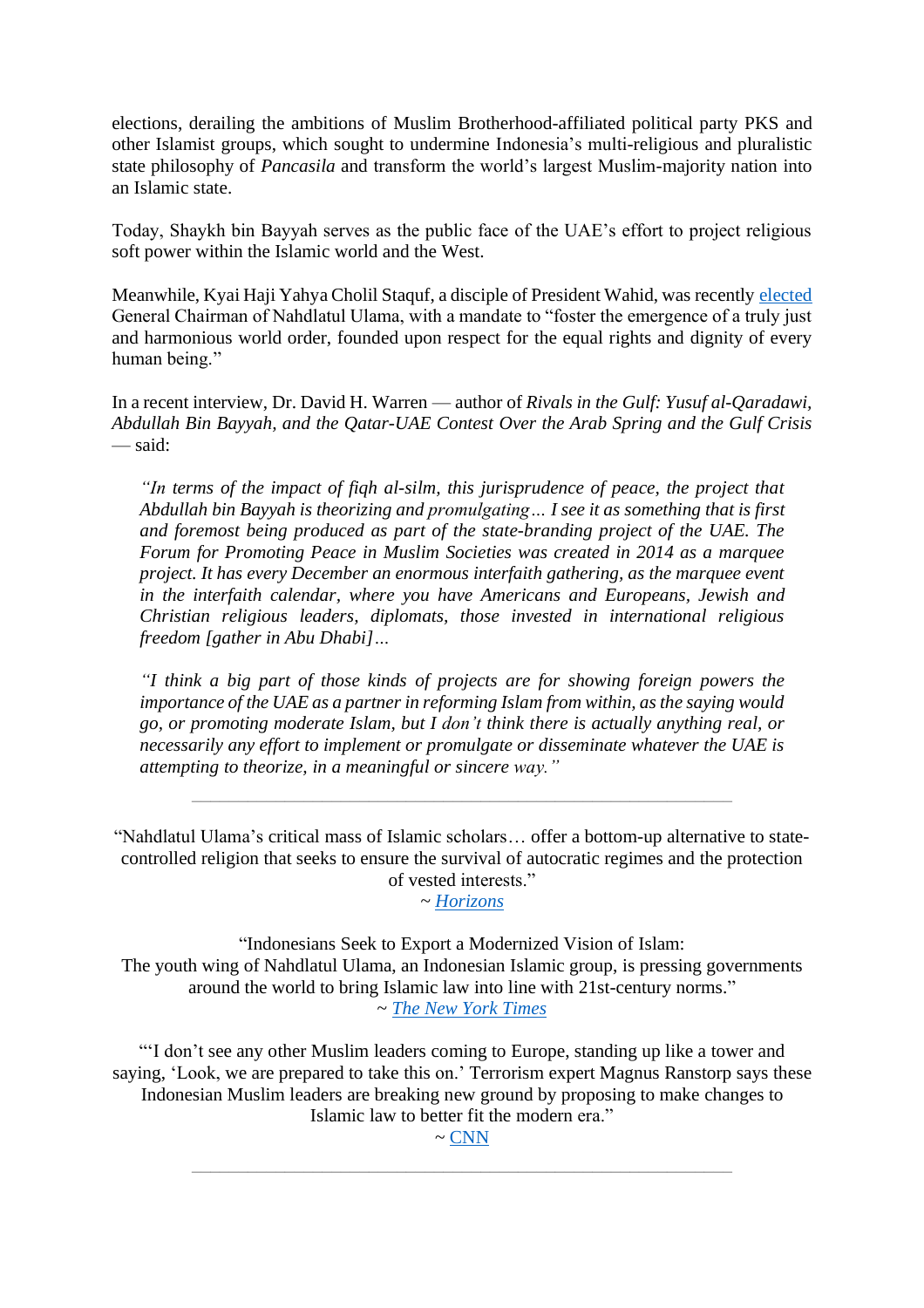What follows is the complete text of James Dorsey's article:



## **Autocratic vs. Democratic Islam**

**= UAE vs. Indonesia**

James M. Dorsey | March 23, 2022



Indonesia has emerged as a primary battleground between democratic and autocratic visions of Islam in the 21st century.

The battle pits Nahdlatul Ulama (NU), the world's largest civil society movement with 90 million followers and powerful ministers in Indonesian President Joko Widodo's cabinet, against Abdullah bin Bayyah, an Abu Dhabi-based, Mauritanian-born religious jurist. Mr. Bin Bayyah, a Sunni Muslim high priest for Middle Eastern autocracy, provides religious legitimacy to the autocratic rulers of the United Arab Emirates.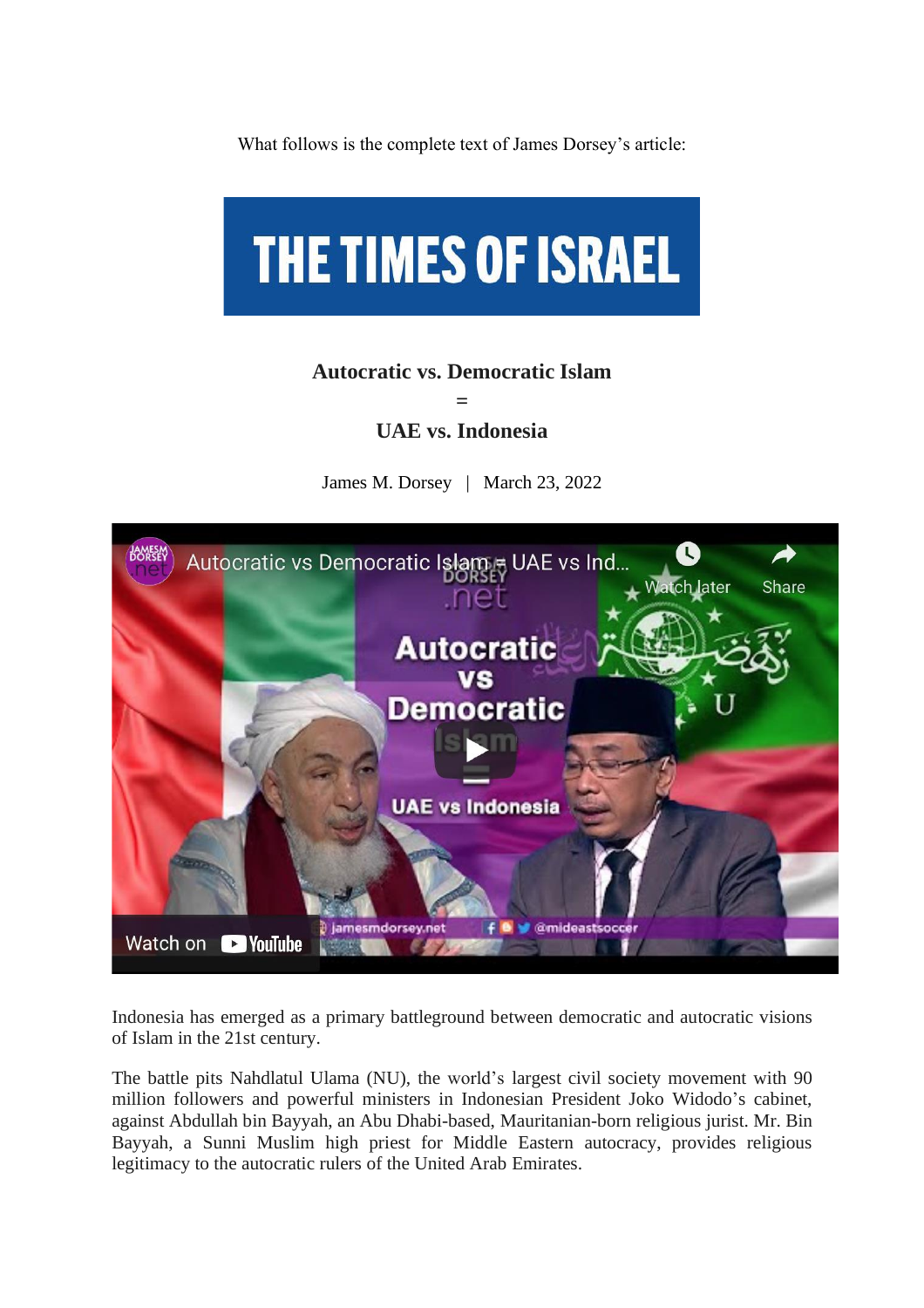Mr. Widodo risks finding himself in the battle's crossfire. Although closely associated with Nahdlatul Ulama, Mr. Widodo has agreed to [cooperate](https://email.mg2.substack.com/c/eJxNkcGOpSAQRb_mscMoiuKCRW_mN0wJpfIawRQ4tn_fOG8zSYVKqLp1k3MNZFwj3fqIKbPnmfJ9oA54JY85I7EzIU3OatmoVkrJrO5so6RiLk0LIe7gvM50IjvO2TsD2cXwCETXK6HYplVbm7ZGIYdl7lsDcpQ1oCzncFwMwscXTuswGNT4F-mOAZnXW85HerVfL_Gn1HVd1Rt2TLuNlPCuAuby_ahL2-LF99Ns3CVO6N3q4pl4ikvmR7yQ-BUpl2mw5XZyEPhBpVsMmb_jd7wcTwhkNkx8icQhpKJKRcBhPrndYGZOi1qIuhVt3YixbStRLbNQ2Ek7SugVzrJyP-I9EC2vrt5XUaVzThnMd2XizkibLcPtI5Wpd3PxAe-rSOsDbyor-xlcvicMMHu0H675k84_0tOKAamkZifIuum7YRzVOCjZiw_GJ6laSdmMAyveNhZV0P9j-wX80653) with the UAE on religious affairs in return for massive Emirati investment in the Southeast Asian archipelago nation.

At the heart of the battle between rival theologically packaged visions of governance is the relationship between Islamic clerics and the state.

Mr. Bin Bayyah favours a state-controlled clergy that stifles free-flowing debate by avoiding what the jurist terms the "chaos of the fatwa." Bin Bayyah heads the Emirates Fatwa Council, established in 2018 "to take the fatwa out of the hands of terrorists and [extremists.](https://email.mg2.substack.com/c/eJwlUMuOhCAQ_JrhaJSH4oHDXvY3TAPtyCyCAZxd_n5xTCqd6nRXKlUGCj5jquqIuZBrLKUeqAL-Zo-lYCJnxrQ4q8QgmRCCWMXtIIUkLi9rQtzBeVXSieQ4tXcGiovhElA-SirJpsCsVtN-kgxhNLMdGySTo5imQXChb184rcNgUOEbU40BiVdbKceDfT3od4N2QUOtsHUBS9shgXbmQ8zm3pgb5f3AiVO0p7RnlPUDnRnraLdqKpELOwsYJWrRuT_6mlJaH7zfn7TLp84FzE9n4k6SMluB6mNqV-_0GhN438X0vCIu7WU_gyt1wQDao73Tl7vDTx_LEwOm1q1doKhh5NM8y3mSYqR32KvPXgoxzBNp3jY2VVAv2DHvNqaM9R-d24n1)"

Hamdan Al Mazroui. the head of the Emirati General Authority of Islamic Affairs and Endowments at the time, said the Fatwa Council had been created to "ensure [alignment](https://email.mg2.substack.com/c/eJwlkcuOhCAQRb-m2WkUQXHBYjbzG6aE0maGh-HRPf79YJuQSm49UrcOCjLuIZ7yCCmTKyz5PFB6fCeLOWMkJWFcjJa8FwPnnGjJdC-4ICYtW0R0YKzMsSA5ymqNgmyCvwYoGwUV5CnZJHrgM0fdCRCCMqUYx5H1HR9hQ7j3QtEGvUKJL4xn8EisfOZ8pMfw9aDf9e3FbpexVgVXZQG8kqG2e4c-V7FBfkOjQvHK2CaHJh0RQTcuaIz11OYFtmBqwtaYZME1fUu7YaTXNZJ2tAo6dD2dh6Gl7bZSgYzrmcMocOWt-aM_U4zbg3Vup20qa8qgfi8_JEr1zHDaEGvVmnULEaxtQ9wvLkttccWbfC7oYbWob2T5Bv-BuOzoPy71Aln2I5vmWcyT4CO9CV2f0AnO-3kidbcOdcrLH3CYnA4x4fkPtyudZA) of fatwas in the country and ensure [preaching](https://email.mg2.substack.com/c/eJwlkcuOhCAQRb-m2WkUQXHBYjbzG6aE0maGh-HRPf79YJuQSm49UrcOCjLuIZ7yCCmTKyz5PFB6fCeLOWMkJWFcjJa8FwPnnGjJdC-4ICYtW0R0YKzMsSA5ymqNgmyCvwYoGwUV5CnZJHrgM0fdCRCCMqUYx5H1HR9hQ7j3QtEGvUKJL4xn8EisfOZ8pMfw9aDf9e3FbpexVgVXZQG8kqG2e4c-V7FBfkOjQvHK2CaHJh0RQTcuaIz11OYFtmBqwtaYZME1fUu7YaTXNZJ2tAo6dD2dh6Gl7bZSgYzrmcMocOWt-aM_U4zbg3Vup20qa8qgfi8_JEr1zHDaEGvVmnULEaxtQ9wvLkttccWbfC7oYbWob2T5Bv-BuOzoPy71Aln2I5vmWcyT4CO9CV2f0AnO-3kidbcOdcrLH3CYnA4x4fkPtyudZA) of moderate Islam." Control of religious debate in the UAE mirrors the country's crackdown on freedom of expression in general.

The Fatwa Council counts among its members, Professor Amany [Burhanuddin,](https://email.mg2.substack.com/c/eJwlkcmOpTAMRb_mZQeCDBAWWfSmfwNlMLxUZXhKTNP8fYVCsrywc3WvT6xG2HO51CdXJHdb8fqASnDWAIhQyFGhrN4pMUomhCBOcTdKIYmv61YAovZBYTmAfA4TvNXoc7oFlE-SSvJWC9-cGdwkgBvOhaHzIpjkYmLzaKiBx1cfzkOyoOAflCsnIEG9ET_1xf686N9W53n2-Ib066DDnbG3ObbNoaH1PTdlipDwGXVWG58Auy2XWDuIvrRza7dpPHVn85GsD93Yz5zNy0K8ogOlA6NsGOnCWE_7zVAJXLhF6EmCEb3_T7_mUrYXH-JO-3qYitp-3zFIUfaN-gq5tG3wprnqEPpc9pvM2p7EI3m81naBCeAeaPig_8W47pDgzuhWjWqceIsll1mKiT6M7m8YpBDjMpPm7XJTJfWlI9Tocqlw_QBxN56Z) a prominent Islamic [scholar,](https://email.mg2.substack.com/c/eJwlkcmOpTAMRb_mZQeCDBAWWfSmfwNlMLxUZXhKTNP8fYVCsrywc3WvT6xG2HO51CdXJHdb8fqASnDWAIhQyFGhrN4pMUomhCBOcTdKIYmv61YAovZBYTmAfA4TvNXoc7oFlE-SSvJWC9-cGdwkgBvOhaHzIpjkYmLzaKiBx1cfzkOyoOAflCsnIEG9ET_1xf686N9W53n2-Ib066DDnbG3ObbNoaH1PTdlipDwGXVWG58Auy2XWDuIvrRza7dpPHVn85GsD93Yz5zNy0K8ogOlA6NsGOnCWE_7zVAJXLhF6EmCEb3_T7_mUrYXH-JO-3qYitp-3zFIUfaN-gq5tG3wprnqEPpc9pvM2p7EI3m81naBCeAeaPig_8W47pDgzuhWjWqceIsll1mKiT6M7m8YpBDjMpPm7XJTJfWlI9Tocqlw_QBxN56Z) who heads the Indonesian Council of Scholars for Women and Youth.

In diametric contradiction to Mr. Bin Bayyah and the UAE, Nahdlatul Ulama, under the leadership of its newly elected chairman, Yahya Cholil Staquf, a proponent of Humanitarian Islam that propagates democracy, respect for human rights, and pluralism, has launched a frontal attack on the once-powerful Indonesian Ulema Council (*Majelis Ulama Indonesia*, or MUI).

MUI is a remnant of erstwhile state control that many view as the country's top body of Islamic scholars, made up of representatives of all strands of Sunni Islam.

The assault is designed to marginalise MUI, which seeks to retain its authority as a de facto independent group. By undermining MUI, Nahdlatul Ulama encourages the very "chaos of the fatwa" that Mr. Bin Bayyah and his UAE backers would prefer to repress.

Created in 1975 by then-President Suharto as a quasi-independent body, MUI has long projected itself as the authoritative voice of Islam. However, control of MUI was up for grabs after Mr. Suharto was toppled in 1998 by a popular revolt, even if successive Nahdlatul Ulama supreme guides have since chaired it.

MUI [long propagated discriminatory policies against Muslim sects accused of being heretical,](https://email.mg2.substack.com/c/eJxNkcGOhSAMRb_msZMIiuKCxWzmNwxIVWYQDNRx_PvB52aSpk3a3t7kdNIIS0yX2mNGcqcRrx1UgDN7QIREjgxpdFYJJhshBLGqtUwKSVwe5wSwaecVpgPIfhjvJo0uhlvA205ySVYFoptsK-sW2GwaYWzPe-CmbQTrLXD2-OrDOggTKPiBdMUAxKsVcc-v5uPFP0uc50m_9AZ5szFluGgALO1bXUqCOabNhaXCFapZO1wrF2w5lJ2ucmU0oi-DmN4LOR6-inPlstcbcYrXnNcNb2rGh6ahnM6GS2iFHYTuJBhB3S__6lOaX229LZzmw2TU0zed4kaSmlbUl4-pTL0zxUV7T2NabipjWdmO4PAaIWjjwT7A8MH-RjguECCVd9hRo2Jd2w-DHHopOv7wuV9QSyHY0JPibWNRBfWfxx9gUJ7N) such as Ahmadis and Shiites and gender minorities. It did so with the support of conservative clerics of Nahdlatul Ulama, including Mr. Jokowi's Vice-President, Ma'ruf Amin.

Mr. Amin played a key role as chairman of MUI in mass protests that in 2017 [brought](https://email.mg2.substack.com/c/eJwlkc2OhSAMhZ_mstMoguKCxWzmNUyFqtzLjwEcx7cfHBPSfE1pTnOOgoxriJfcQ8rkLlO-dpQez2QxZ4zkSBgnoyVvRcc5J1oy3QouiEnTEhEdGCtzPJDsx2yNgmyCvxco6wUVZJNiHlQPw9COCKBxgbZpgHHWd5xSquDRhUMb9Aol_mC8gkdi5Zbznl7d14t-l3eeZ52U22sV3N0ifipIBgrvwZpsVCoIsYDFQrQZO85YoXe5sXrDp8ygWkMR8CFWsIVPdTfVbCHtG7qrghWMT7kyyYIjRtKG0qajXdPSsetqWi8zFci4Hjn0Amdem1_6HmJcXqxxK63TMacM6nMfSaJUW4bLhlim1sxLiGBtHeJ6mzWVL-7wJl8Tepgt6sfH_KTx7-y0osdYUtITZNn2bBhHMQ6C9_Sx7U6mEZy340CKtg5ly8s3OExOh5jw-gOCjaVd) down Jakarta governor Basuki Tjahaja [Purnama,](https://email.mg2.substack.com/c/eJwlkc2OhSAMhZ_mstMoguKCxWzmNUyFqtzLjwEcx7cfHBPSfE1pTnOOgoxriJfcQ8rkLlO-dpQez2QxZ4zkSBgnoyVvRcc5J1oy3QouiEnTEhEdGCtzPJDsx2yNgmyCvxco6wUVZJNiHlQPw9COCKBxgbZpgHHWd5xSquDRhUMb9Aol_mC8gkdi5Zbznl7d14t-l3eeZ52U22sV3N0ifipIBgrvwZpsVCoIsYDFQrQZO85YoXe5sXrDp8ygWkMR8CFWsIVPdTfVbCHtG7qrghWMT7kyyYIjRtKG0qajXdPSsetqWi8zFci4Hjn0Amdem1_6HmJcXqxxK63TMacM6nMfSaJUW4bLhlim1sxLiGBtHeJ6mzWVL-7wJl8Tepgt6sfH_KTx7-y0osdYUtITZNn2bBhHMQ6C9_Sx7U6mEZy340CKtg5ly8s3OExOh5jw-gOCjaVd) aka Ahok, an ethnic Chinese Christian, and led to his sentencing to two years in prison on charges of blasphemy against Islam.

The Nahdlatul Ulama assault started with the group's supreme leader Miftachul Akhyar last week resigning his post as chairman of MUI. The resignation, which has yet to be accepted by MUI, appears to have thrown it into disarray.

At the same time, the Ministry of Religious Affairs has deprived MUI of its de facto monopoly on halal certification by opening the sector to competition.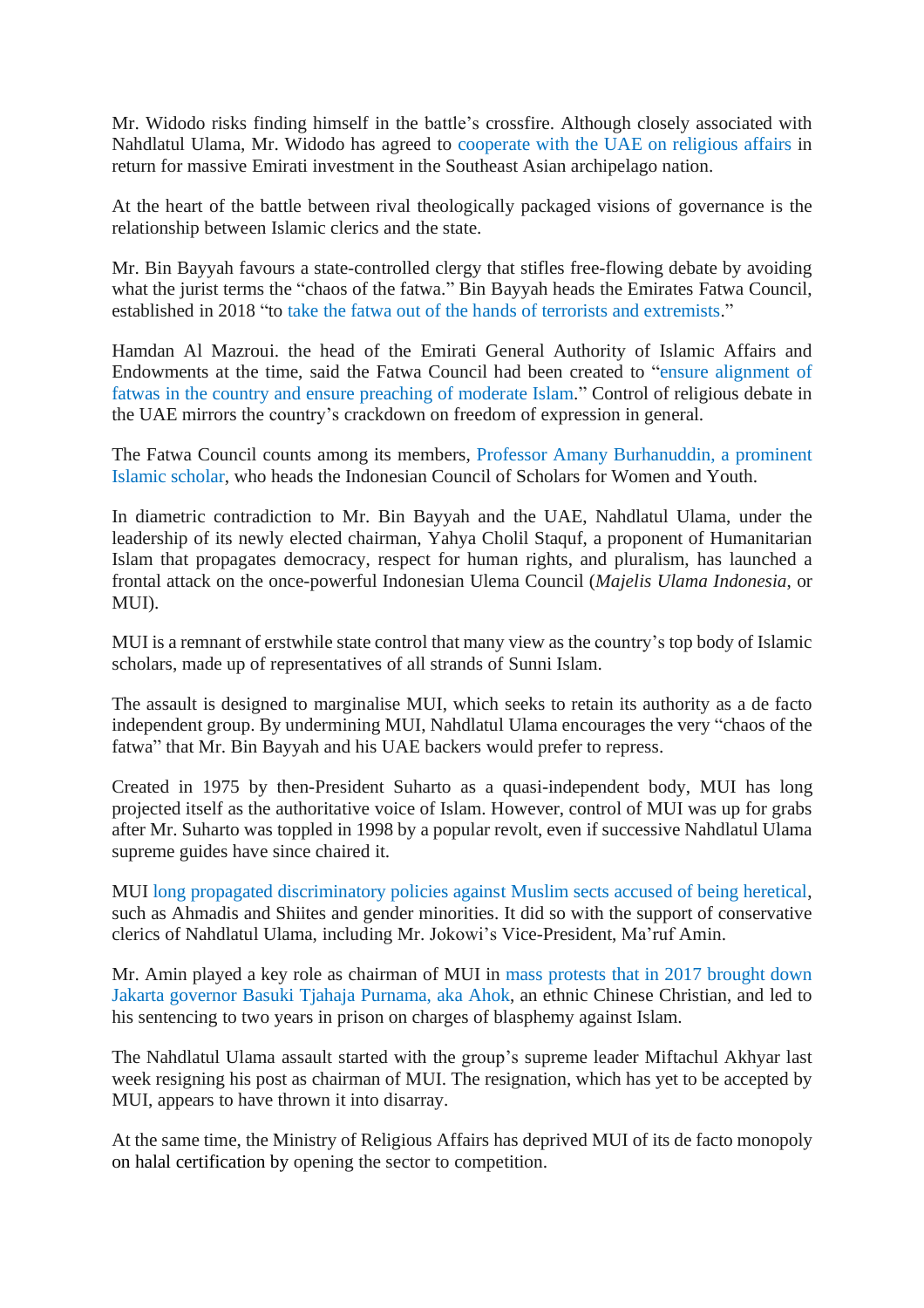Halal certificates are big business. The Halal Product Assistance Agency issues the certificates based on a fatwa issued by MUI to companies in the food, fashion, education, pharmaceuticals, cosmetics, tourism, media, travel, medical, health, art, culture, and finance sectors.

With the undermining of MUI, Nahdlatul Ulama is attempting to remove the last remnants of state influence on the issuance of fatwas.

It no doubt opens the door to what Mr. Bin Bayyah fears most. Echoed in statements by top UAE officials, Mr. Bin Bayyah blames instability and volatility in the Middle East on a cacophony of fatwas that fuel unfettered debate rather than provide uniform state-approved guidance to the faithful.

In Mr. Bin Bayyah's mind, autocracy, uninhibited by religious jurists who do not know their proper place, is best positioned to ensure societal peace. Mr. Bin Bayyah remained silent when his Emirati paymasters rendered his theory obsolete with military interventions in Libya and Yemen. The interventions fueled civil wars, while political and financial support for antigovernment protests in Egypt, which overthrew the country's first and only democratically elected president in 2013, produced a brutal dictatorship.

More than 800 protesters against the coup were killed in its immediate aftermath. The UAE's intervention in Yemen, in cooperation with Saudi Arabia, sparked one of the world's worst humanitarian crises, while UAE support for Libyan rebel leader Khalifa Haftar, in [contravention](https://email.mg2.substack.com/c/eJwlkE2OpDAMhU9T2YEgEAiLLHoz10BO4lDpyU8pMVPN7TtMSZYt2X5-1meA8MjlUq9cid1pp-uFKuG7BiTCws6KZfdWiVFOQghm1WxHKSTzdXcFMYIPisqJ7HXq4A2Qz-kW8HmRXLKnckYCmHUb3DDPm3bLhKtbuBQzl0YjfnzhtB6TQYX_sFw5IQvqSfSqj-nrwf-0eL_fffTWBkSohBf2Can172dbOQG74PUFHZRYO4vBt0sea_cER1C6M3UYNZQjM6_4wPkw8WkY-TZNPe-d5hJnYTcBi0Qtev_Dv9dS3GMe4sH7eupKYP72JkdWlHkSXCGXNm2mLhcIoc_luCnsbSWeydO1YwId0H4A0Qfzf2T7gQlLw293IDUu87ptclulWPiHx418kEKM28qat81NldQ3RKzR5lLx-gWpJZk-) of a United Nations arms embargo, helped push the North African nation into protracted violent conflict.

Mr. Bin Bayyah's silence on the regional chaos fueled by Emirati autocrats suggests that he "is not opposed to 'chaos' unconditionally, but rather he only [describes] as 'chaos' efforts to oppose autocracy on the part of democratically-oriented forces in the region," said Usaama al-Azami, a British Middle East scholar of South Asian descent who also trained as a classical Islamic scholar.

Mr. Bin Bayyah's silence was grounded in his belief that jurists should not impinge on the decisions of a ruler because they do "not know the facts of the matter or the consequences of particular courses of action." Moreover, Mr. Bin Bayyah argues that Islamic scholars may not be aware of a country's "internal tensions or external concerns that may lead to civil war, which need to be taken into account in matters of state. By contrast, [the ruler understands](https://email.mg2.substack.com/c/eJwlkMFuxCAMRL9muW2UQEjIgUMv_Y3IgLPLlkAKpm369WW7kmWNPB6N9CwQ3lI-9ZEKseda6TxQR_wuAYkws1owr95pOSghpWROj25QUjFf1i0j7uCDplyRHdUEb4F8is8AHyfFFbvrabaOG7EtmxSjXSaBAhcwYlROOTfjqxeq8xgtavzCfKaILOg70VEu4u3C39uYlD4KpYzdL5xUI3ToarsfOblqqTRJEI2_XyFcd8jw8E3BlaAghuvmP_-db_j0zGvec94LLvqBL0J0vNsMVzhKt0iYFBrZ-R_-mHPeLmO_33hXqikE9qOzaWdZ2zvBGVJubvBmSxlC6FK-PTGs7WWv0dO5YgQT0L0I0YvzP7P1hhFz4-9WID1M47wsapmVnPgLyJN5r6Qclpm1bpdaKuoH7Fh2l3LB8w8qWplp) the underlying reasons for his decisions and deals with situations that are hard for others to understand," Mr. Bin Bayyah said.

Rather than subordinating Islamic scholars to state control, Mr. Staquf, the newly elected Nahdlatul Ulama chairman, has pledged to take the group out of politics. The assault on the Indonesian Ulema Council may be the first step in that direction. Still, the litmus test will be the future of the numerous Nahdlatul Ulama activists that serve in Mr. Widodo's Cabinet and as ambassadors and board members of state-owned enterprises.

"While the new chairman has publicly pledged to return NU to being a politically neutral organisation, signs suggest it may well retain its close ties with the Jokowi [regime,](https://email.mg2.substack.com/c/eJwlUUGupSAQPM1jJ1GUJy5YzGauYRpolT8IBpqZ7-0_zksISTfVXVSVBcI95VtfqRB7rpXuC3XEfyUgEWZWC-bVOy0HNUopmdOTG5RUzJd1y4gn-KApV2RXNcFbIJ_iMyCmtxKKHXrZ7KAWtcwDCgdoAN0ihYLeKFhGnD-8UJ3HaFHjX8x3isiCPoiu8hp_vcTvdnx0rV08AJ0YTKo5Iq_RPwVHVznUhopwuABUQ1cDnFC6pqWzB_jcbWCxdNA5v23e1kCtn7zF7krBU_t6aOBKGVp1dyl3F1BOEXZse5nXoheiH8XYD2IZRy74ZoTCSTY58FZoJPff4mvOeXtN_bkLXqopBPYPt-lkWduD4A4pt9fgzZYaUeAp749za4OcTQzdK0YwAd3HVPpE89_mdceIuUXmViA9vKd5eWxV8i0-Hj4x9UrKYZlZ43apTUX9BSeW06Vc8P4BFtitTQ) working with the government to promote the brand of 'moderate Islam' Jokowi endorses at home and abroad," said Indonesia scholar Alexander R. Arifianto.